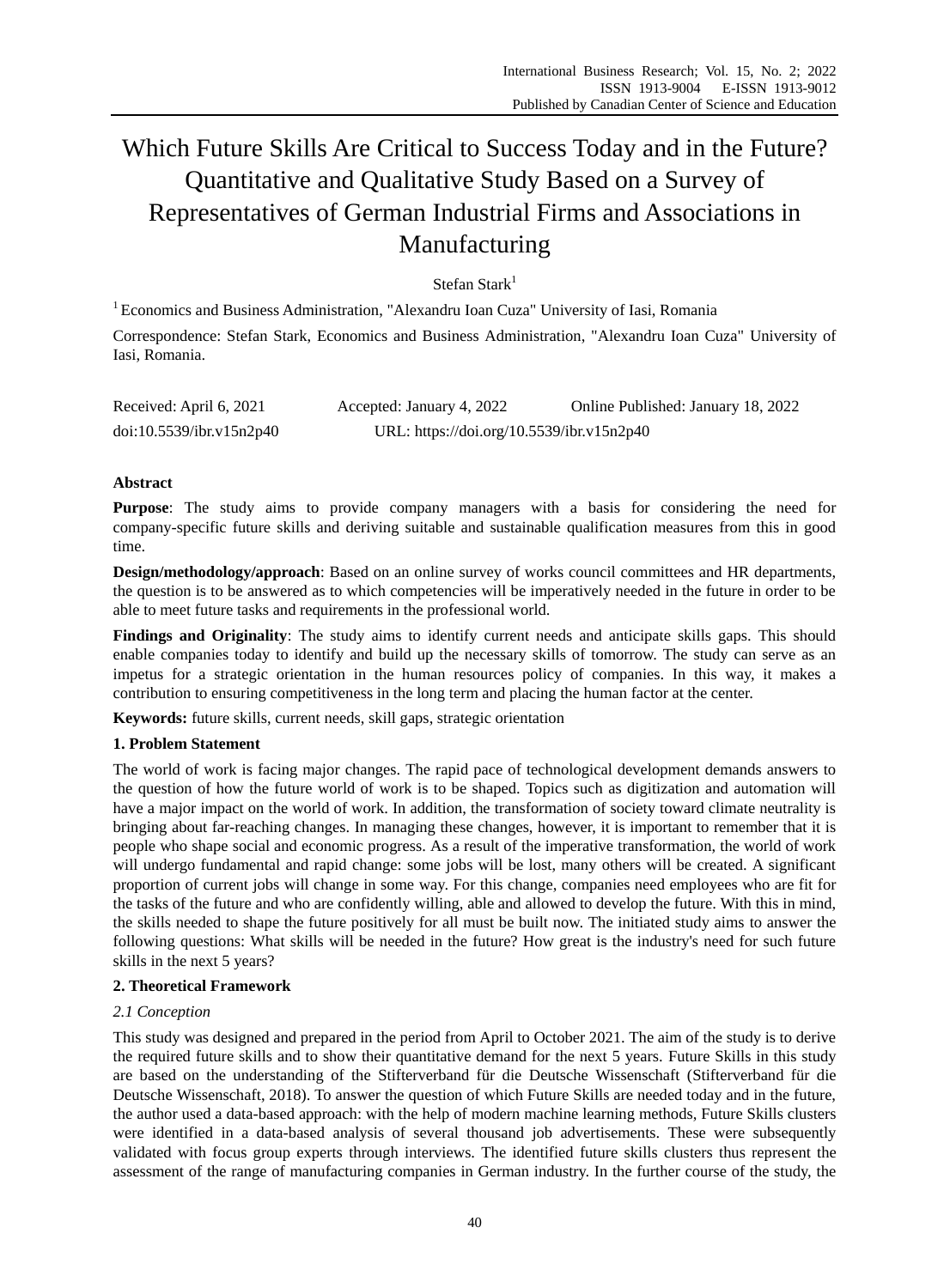quantitative demand for future skills for the next 5 years was determined indicatively with the help of a survey of 245 participating companies from the metal industry.

#### *2.2 Derivation of the Future Skills Clusters*

The starting point is the range of job advertisements from companies from 2018 to 2020. The data covers the skills demanded by the companies. From this database, more than 6,000 skills were identified using information retrieval methods (machine learning processes) and then grouped into future skills clusters using a hierarchical clustering method. In this process, related skills were grouped that were particularly frequently searched for in combination. This established approach to deriving Future Skills (compare, among others, Stifterverband für die Deutsche Wissenschaft, 2018; Organisation for Economic Cooperation and Development, 2019; World Economic Forum, 2020; McKinsey Global Institute, 2018; Institute for the Future, 2020; Fraunhofer-Zentrum für Internationales Management und Wissensökonomie, 2020; Bundesarbeitgeberverband Chemie e.V., 2021). The result is a taxonomy with a total of 28 future skills clusters and the most important associated future skills.

#### *2.3 Significance for the Metal Industry*

This study focuses in particular on the metal industry. The demand for a Future Skills cluster makes a statement about how often the corresponding Future Skills were demanded by companies in the last three years (2018 to 2020). Growth describes the trend of demand for corresponding Future Skills in 2019 compared to the previous year 2018. The year 2019 is most suitable for estimating growth as it represents the most current trends without short-term changes during the Corona crisis.

#### *2.4 Demand for Future Skills in the next 5 years*

The indicative demand for future skills in the metal industry in the next 5 years was determined with the help of an online survey. To this end, metal industry companies were surveyed in September 2021 on the current state of future skills and the target state in 5 years. A total of 245 companies took part. The estimates of the companies surveyed form the basis for a corresponding extrapolation. For the extrapolation of the demand, the ratio of the sample size to the actual size of the metal industry in Germany is taken into account. Various functions in the company are represented among the respondents: Company management (excluding shareholders) [21%], HR department [52%], works council [15%], development and design [6%] and other functions [6%].

#### **3. Future-Skills-Cluster**

#### *3.1 Categories*

According to common definitions, future skills provide information about which attitudes, values, skills, competencies and knowledge will be decisive in the coming years in order to be able to shape the future sustainably and successfully. In this study, Future Skills are defined according to the current status as skills and knowledge with strongly increasing importance for the current working life and that of the next 5 years. They are therefore not conclusive, but should be understood as an important subset of all skills required in the future. The time horizon of 5 years was chosen because it is long enough to realistically include effects of developments that are already foreseeable today. At the same time, the time span is still short enough to be able to make reliable statements about future skills despite the rapid pace of development (based on the Stifterverband für die Deutsche Wissenschaft, 2018). The future skills taxonomy developed with the help of the data-based approach and validated in expert discussions results in 28 future skills clusters for the German metal industry.

#### *3.2 Technological Capabilities*

Germany wants to lead the way in economically successful, intelligent, resource-saving and climate-friendly technologies (Ministerium für Wirtschaft, Arbeit und Wohnungsbau Baden- Württemberg, 2020). This includes the desire to be a leader in the digital transformation as well as to take a top position in key technologies such as AI or sustainable and resource-saving technologies (Landesregierung Baden-Württemberg, 2021). The ten technological future skills clusters for Germany derived from the data-based analysis describe, on the one hand, the skills and knowledge needed to be able to shape the digital transformation. This is reflected, among other things, in the future skills clusters of software development, data management, IT infrastructure & cloud, and software-based control of business processes. In this context, IT protection also plays an important role. Especially for SMEs, cyber attacks can lead to situations that threaten the existence of the company. The importance of skills in this area can be seen in the Future Skills Cluster Cybersecurity. On the other hand, data-based analysis reveals new skills in the area of knowledge-intensive key technologies, which requires a top position in the global innovation competition. This is covered, for example, by the Future Skills clusters Data Science & AI, Intelligent Hardware & Robotics, and Sensor Technology & IoT. The sustainability & resource-saving technology cluster (e.g. Green IT) will also be of central importance in the future in order to be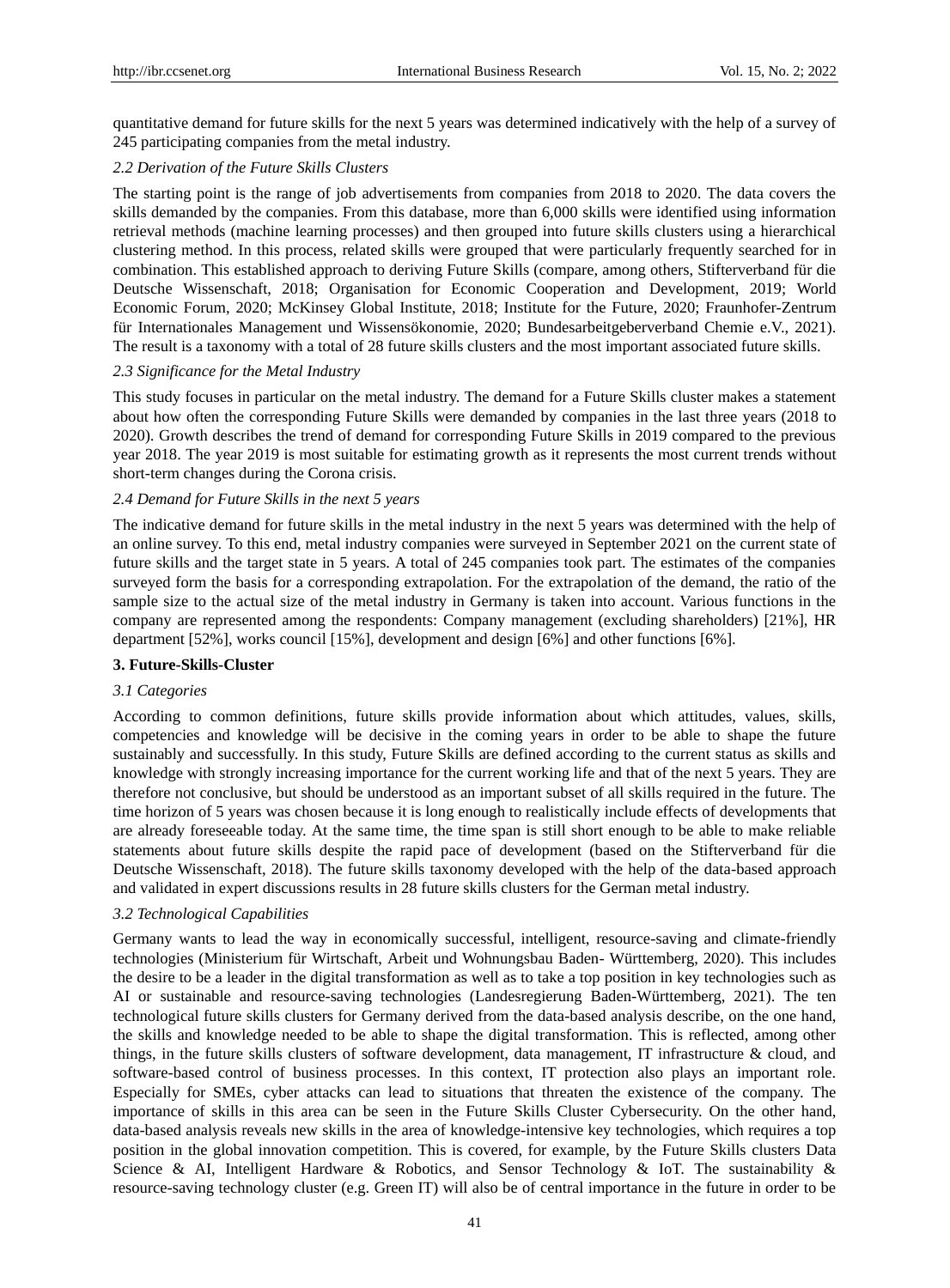able to achieve the ambitious environmental and climate policy goals.

#### *3.3 Industrial Capabilities*

As an innovative and leading industrial country, Germany is striving for "Best Available Technology" (BAT), (Landesregierung Baden-Württemberg, 2021). In the midst of the profound upheaval in industry driven by digitalization and decarbonization, new expertise and skills are needed in concrete industry-specific disciplines. Industry 4.0, for example, increasingly requires automation and networking. For the automotive industry, for example, to be able to produce "computers on four wheels", (Deutsche Presse-Agentur, 2021), new expertise is needed, as demonstrated, for example, by the Future Skills cluster Assisted & Autonomous Driving. In the metal industry, economic success and climate neutrality should go hand in hand. In this context, the Future Skills cluster Alternative Drive Technologies is gaining in importance. In order to shape structural change in the metal industry, classic disciplines such as engineering are reinventing themselves. This can be seen, for example, in the Industrial Engineering (e.g., automation) and Electrical Engineering (e.g., microtechnology) Future Skills clusters.

#### *3.4 Digital Key Qualifications*

The development and use of new technologies is the basis for successfully shaping structural change and digital transformation. It is crucial that as many people as possible are willing and able to deal with digital technologies and new forms of work in a sour and competent manner. Digital key qualifications comprise skills and knowledge that enable people to find their way in a digitized environment and actively participate in shaping it. As a result of the COVID-19 crisis, the digital transformation of the world of work has accelerated, with digital collaboration (e.g., online meetings, online workshops) in particular gaining in importance. New skills are needed not only for development, which are mapped by the Future-Skills clusters Digital & Data Literacy (e.g., Digital Information Search / Assessment / Selection) and Digital Collaboration & Interaction (e.g., Digital Team Skills), among others. The rapid pace of change also requires agile ways of working. In the future, interaction and communication between humans and automated systems will increase significantly. This will require a language for "digital understanding", which is reflected in the Future Skills cluster Programming Skills. This means that more and more people will have to learn to "speak" in the digital world as well, not only to communicate here, but also to help shape it.

#### *3.5 Interdisciplinary Skills*

A rapidly changing and complex working world with new forms of work requires an expanded set of generic skills. Generic skills are all qualifications and competencies that go beyond the typical professional skills and relate, for example, to social interaction with the environment, but also to personal and methodological competencies. Central in times of volatility and non-commitment are goal orientation and problem-solving skills, which emerge from the data as future skills clusters. In addition, leadership skills are becoming more important than ever in order to bring employees along with them in the change processes. In the constant change of market requirements, entrepreneurs have the greatest opportunities to achieve success. This can be seen in the results of the data analysis, for example, in the Future Skills clusters of initiative and creativity. Finally, increasing communication in a digitally changing working world requires new skills in dealing with one another.



Table 1. Future skills cluster with special significance for the metal industry

Source: Author's representation.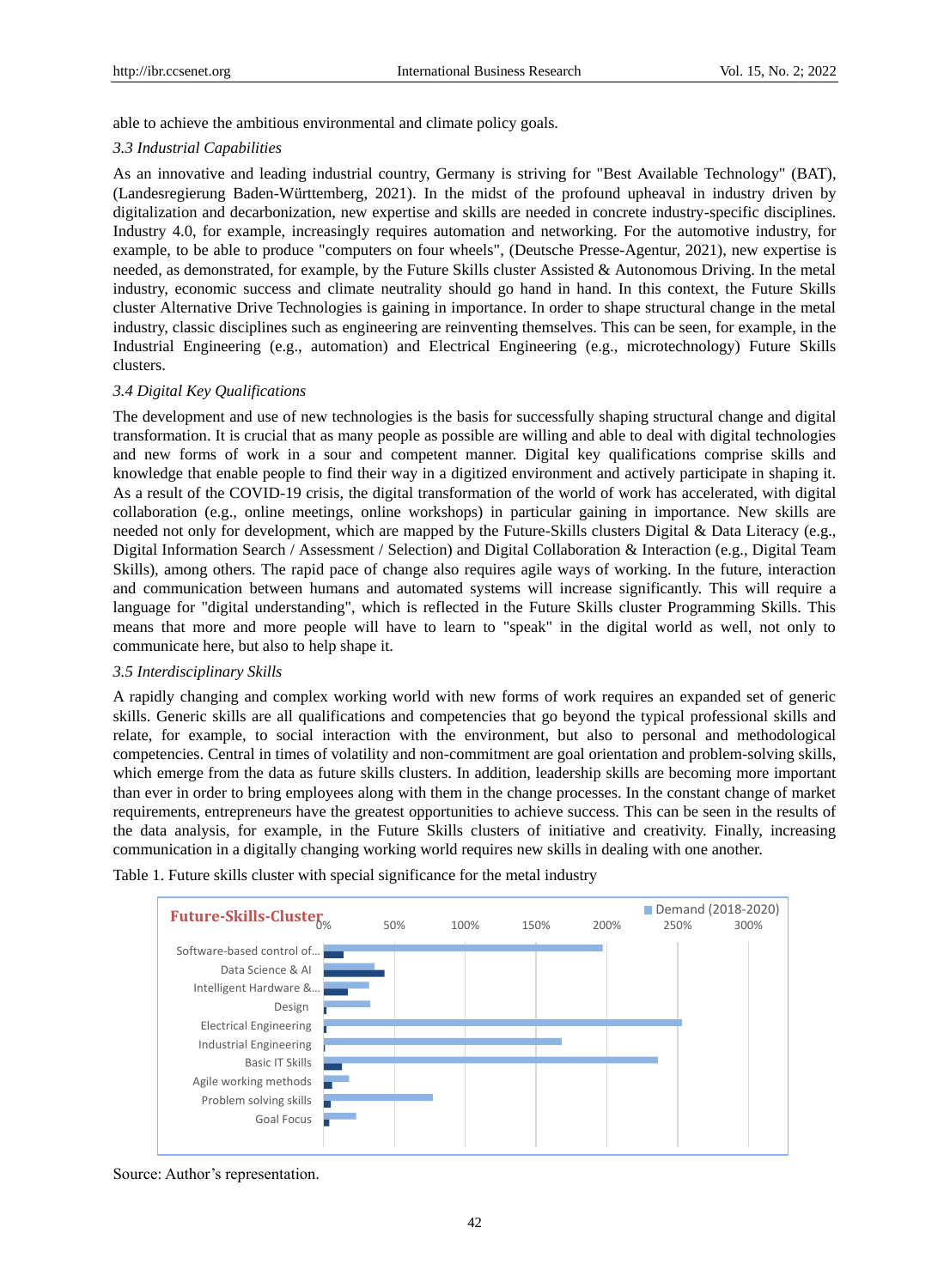## **4. Data Analysis Results**

For the metal industry, the data analysis of job advertisements provides 12 future skills clusters of particular importance (see figure below, in descending order by size of demand). These are Future Skills clusters that were in above-average demand in the metals industry in 2018-2020 and whose demand grew at an above-average rate year-on-year in 2018/2019.

## *4.1 Demand for Technological Skills*

The German metal industry is playing a pioneering role in the transformation to a showcase country for digital change. Accordingly, the technological future skills clusters of software-based control of business processes and data science & AI are of outstanding importance for this industry. Demand for the software-based control of business processes future skills cluster is by far the highest - companies in the German metals industry are already looking for corresponding skills on a large scale. In the course of digitization and Industry 4.0, the enormous potential of digital key technologies is also to be leveraged here. Accordingly, demand for the future skills cluster Data Science & AI in the German metal industry is showing the greatest growth of all future skills clusters.

### *4.2 Demand for Industrial Capabilities*

In view of global developments such as digitalization and decarbonization, the German metal industry is in the midst of structural change. This structural change is accompanied by a very strong demand for the future skills clusters Electrical Engineering and Industrial Engineering. Many companies are looking for employees who can transform processes and operations with their engineering and IT backgrounds, bringing skills in areas such as automation or human-machine interaction. Demand for the corresponding Future Skills cluster shows the largest year-over-year growth within the Industrial Skills category in 2018/2019.

### *4.3 Demand for Digital Key Qualifications*

The digital transformation in the German metal industry requires a broad digital understanding of all employees. Accordingly, the Future Skills cluster Basic IT Skills plays a prominent role and the demand for corresponding skills is particularly high. The speed of digital and technological change requires ways of working that are attuned to this. The COVOD 19 crisis has demonstrated this once again. The demand in the German metal industry for the Future Skills cluster Agile ways of working is already significantly higher than the demand in Germany as a whole.

## *4.4 Demand for Generic Skills*

More than ever before, the rapid pace of change requires interdisciplinary skills to shape change. In this context, the Future Skills clusters of problem-solving skills and goal orientation are of particular importance in the German metal industry.

### **5. Discussion and Conclusions**

In order to obtain an indication of which skills will be in demand in the next few years and to what extent, the additional demand for future skills in the German metal industry up to 2026 was determined by means of a survey of 245 companies. The companies' estimates of demand are to be understood as an indication. This results in the indicative quantified demand of the metal industry in Germany for the 28 Future Skills clusters (cf. following figure, in descending order according to the size of the demand). Note: When reading this information, it is important to keep in mind that one person can possess several skills. The figures assume a number of around 710,000 employees, (e.g. Statistisches Landesamt Baden-Württemberg, 2021; Baden-Württemberg International, 2020).

Based on the indicative projections of the 245 companies, it can be concluded that the German metal industry will need more than one million more skills from the technological future skills clusters in the next five years. The greatest demand for skills is in the area of digital transformation, including the future skills clusters of software development, data management and software-based control of business processes. This initially indicates a strong focus on automation. According to the companies surveyed, there is a need for central digital key skills in the next 5 years, affecting almost one-third of all employees in the metal sector, above all Digital & Data Literacy, Agile Working Methods and Digital Collaboration & Interaction. The high demand for interdisciplinary skills is also noteworthy. In times of change, companies believe that flexibility and leadership skills in particular are taking on an increasingly strong role. Even if the estimate of the need for future skills from the perspective of the companies is merely an indication, one thing is certain: one of the biggest training offensives in history awaits the country and the world.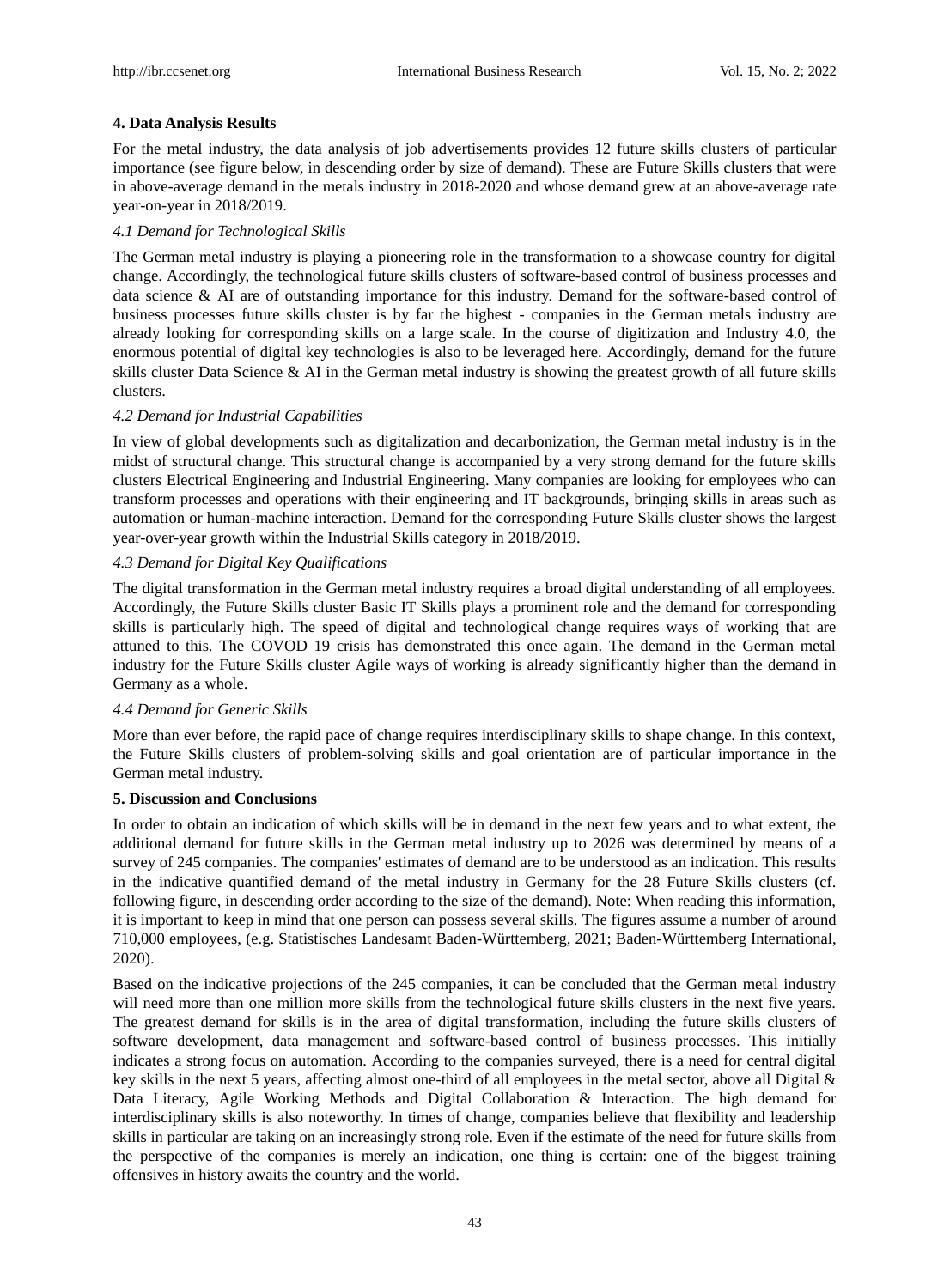### Table 2. Indicative demand for the 28 Future Skills Clusters over the next 5 years



Source: Author's representation.

#### **References**

- Baden-Württemberg International. (2020). *Baden-Württemberg – Wo die Gesundheitsindustrie von Weltruf zu Hause ist.*
- Bundesarbeitgeberverband Chemie e.V. (2021). *Der Future Skills Report Chemie. Eine KI-basierte Trendanalyse zu den Chemie-Skills der Zukunft.*
- Deutsche Presse-Agentur. (2021). *Autos werden zu Computern auf vier Rädern.*
- Fraunhofer-Zentrum für Internationales Management und Wissensökonomie. (2020). *Kompetenzen für die digitale Transformation im Gesundheitssektor.*
- Institute for the Future. (2020). *Future Work Skills 2020.*
- Landesregierung Baden-Württemberg. (2021). *Jetzt für morgen. Der Erneuerungsvertrag für Baden-Württemberg, Koalitionsvertrag.*

McKinsey Global Institute. (2018). *Skill Shift Automation and the Future of the Workforce.*

Ministerium, für Wirtschaft, Arbeit und Wohnungsbau Baden-Württemberg. (2020). *Innovationsstrategie*